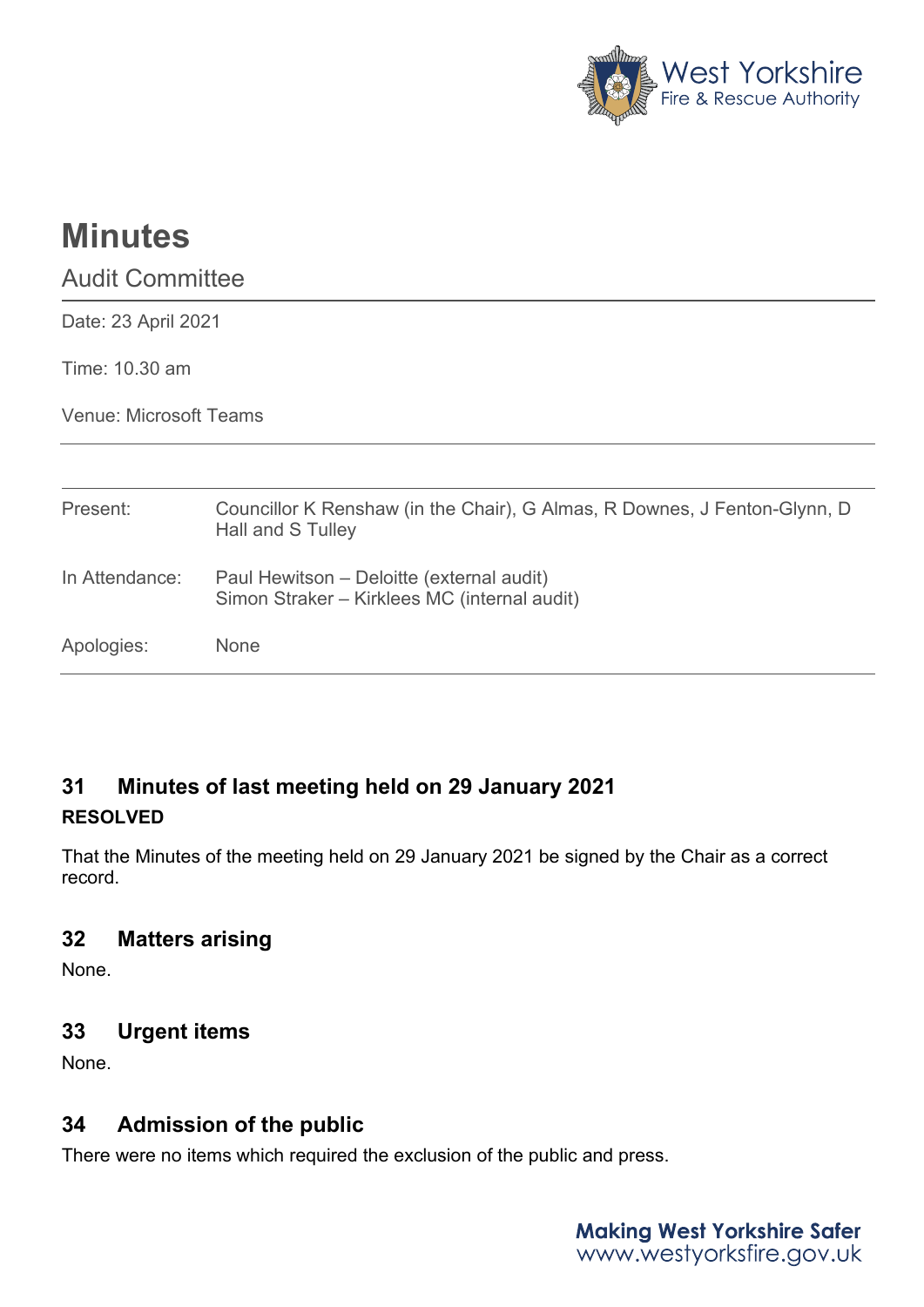## **35 Internal audit quarterly review**

The Chief Finance and Procurement Officer submitted a report which presented the internal audit activity for the period January to March 2021.

It was reported that five audits had been completed as follows;

- Income management: impact of COVID19 substantial assurance
- IT software licensing substantial assurance
- National fraud initiative 2020 / 21 substantial assurance
- Third party health and safety exposure adequate assurance, and
- Abuse and assaults on staff substantial assurance

Members were advised that an audit (implementation of Grenfell Phase 1 recommendations) was in progress and on schedule for completion by the end of April 2021 with an additional audit (pensions administration) due to start in April.

The following issues were raised by Members;

- Action to be taken with regard to the third party health and safety exposure (adequate assurance)
- Detail of loss of income due to COVID19 and reimbursement from central government

#### **RESOLVED**

That the report be noted.

#### **36 Risk management strategy group update**

Members received a report of the Director of Service Delivery which advised of risk management activity and developments reported to the March 2021 meeting of the Risk Management Strategy Group.

The key areas considered at that meeting were;

- Review of risk related to COVID19 response and recovery plan (currently high risk), and
- Removal of risk related to GDPR (General Data Protection Regulations) having received assurance of full implementation and being embedded into business as usual

It was reported that there were currently 53 risks on the register and that the 6 very high risks remained the same as reported to the group in December 2020.

#### **RESOLVED**

That the report be noted.

### **37 Accounting policies 2020 – 21**

Consideration was given to a report of the Chief Finance and Procurement Officer which presented the accounting policies that would be applied in preparation and presentation of the Statement of Accounts 2020 – 21.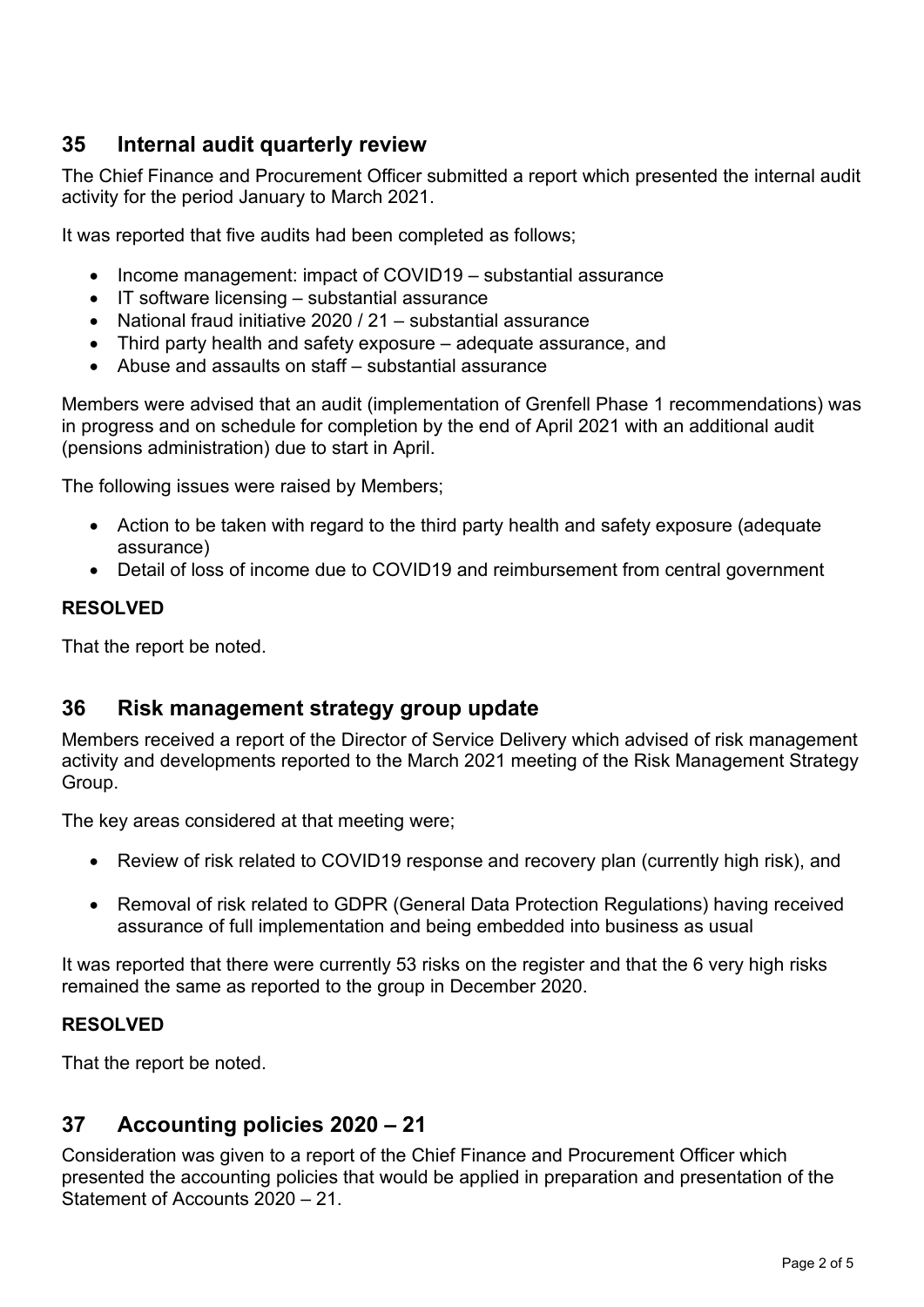Members were advised that it was good practice for the Audit Committee to review the relevant policies used in preparation of the Authority's Statement of Accounts and the policies that would be followed in the preparation of the 2020 – 21 Statement of Accounts were set out at Annex A to the report now submitted. There had been no material changes to the set of accounting policies included within the 2019 - 20 Statement of Accounts.

It was reported that an amendment had been made for the publication of the audited accounts from 31 July to 30 September and that the amended regulations would apply for the next two financial years. It was reported that the Fire Authority would continue to work towards the original deadline of 31 July thereby allowing work to carry on with regard to budget monitoring.

#### **RESOLVED**

That the report be noted.

## **38 Internal audit annual report 2020 – 21**

Members reviewed a report of the Chief Finance and Procurement Officer which sought endorsement of the conclusion related to the effectiveness of the system of internal audit and which asked Members to note the audit opinion on risk management and internal control during  $2020 - 21$ .

It was reported that delivery of the plan had been impacted by COVID19 and revisions had been approved by this Committee during the course of the year with 75% of the revised plan completed by 31 March 2021. A refund in internal audit fees of £25k had been paid back to the Authority to reflect the proportion of work completed.

In respect of the completed audits and the timeline for completion of the revised plan, it was reported that there had been sufficient body of evidence to provide a meaningful opinion on the overall internal control, governance and risk management framework and no significant issues had been highlighted for inclusion in the Authority's Annual Governance Statement 2020 – 21.

#### **RESOLVED**

a) That endorsement be given to the Chief Finance & Procurement Officer's conclusion as to the effectiveness of the system of internal audit.

b) That the audit opinion on governance, risk management arrangements and the internal control environment in 2020/21 be noted, thereby providing assurance for the Annual Governance Statement 2020/21.

c) That the Audit Charter and Strategy 2021 – 22 be approved; and

d) That the internal audit team at Kirklees MC be thanked for the work undertaken during the COVID19 pandemic.

## **39 Annual Governance Statement 2020 – 21**

The Committee received a report of the Chief Finance and Procurement Officer which presented the Annual Government Statement of the Authority for approval. Members were reminded that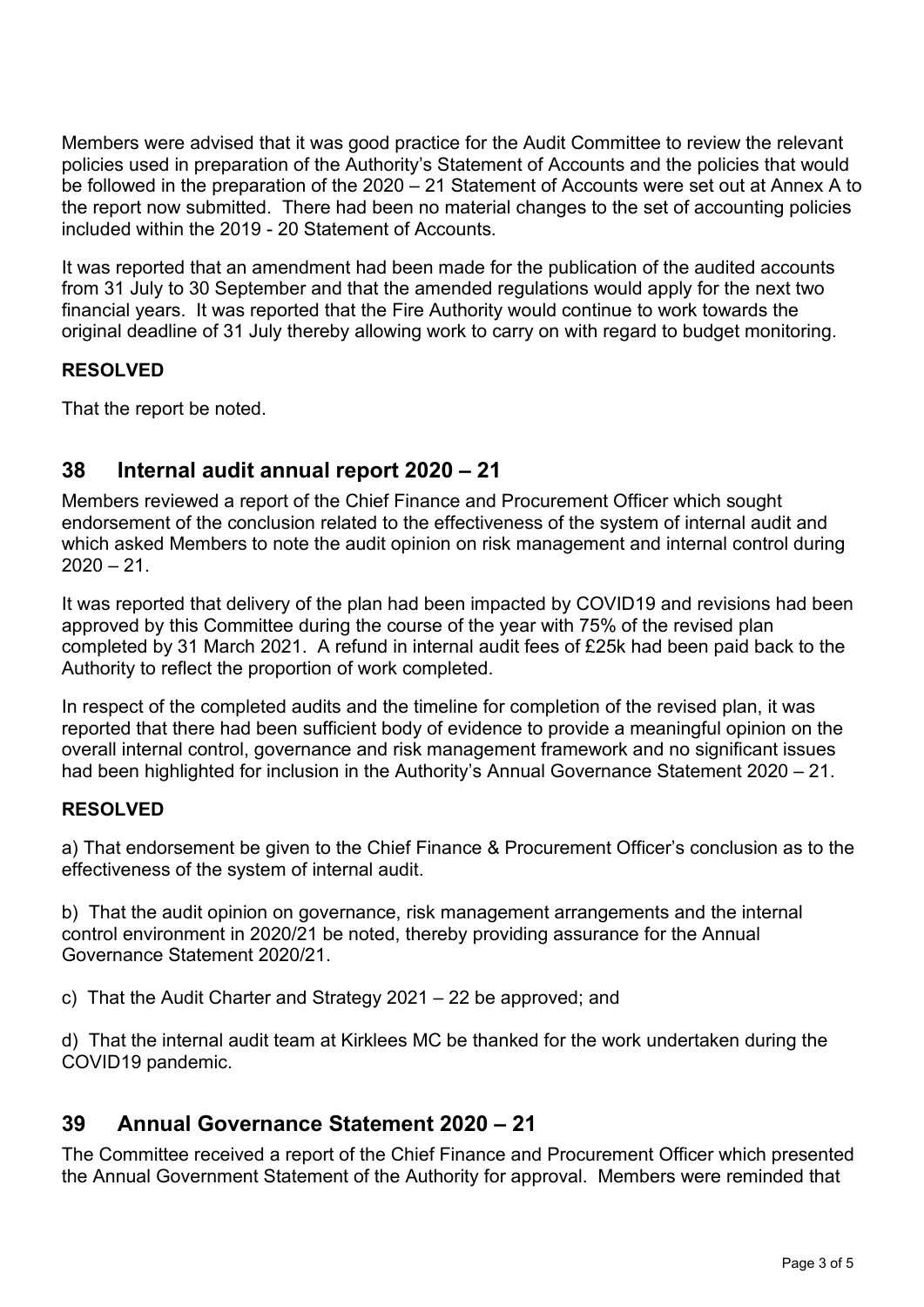this was a "live" document which could be amended if required prior to inclusion in the 2020 – 21 Statement of Accounts.

Four significant governance issues were raised for Members' information as follows;

- Election of West Yorkshire Mayor
- Reforms to Fire and Rescue Services as recommended by Her Majestys Inspectorate of Constabulary and Fire & Rescue Services (HMICFRS)
- Changes to Monitoring Officer provision (under a Service Level agreement with Calderdale BC), and
- Performance management system implementation

In addition, the following governance issues remain from 2019/20

- Central Government funding uncertainty (to be reviewed in the summer of 2021)
- Implications Matzak Court of Justice Ruling (relating to on-call firefighters)
- Policing and Crime Act 2017

#### **RESOLVED**

That the Annual Governance Statement as presented be approved for inclusion in the 2020 – 21 Statement of Accounts.

#### **40 Internal audit plan 2021 – 22**

Members considered a report of the Chief Finance and Procurement Officer which provided an outline of the proposed programme of audit work for 2021 – 22 which would involve 160 days' of audit work at the fixed rate cost of £47,430 as detailed in the report. There had been no cost increase from the previous year.

It was reported that the Plan included reviews of the Authority's internal control systems, five risks from the Risk Management matrix and a contingency provision for any special investigations that may be required. Members were further advised that the Plan included audits that had been deferred from 2020 – 21 due to the COVID19 pandemic.

#### **RESOLVED**

- a) That the report be noted; and
- b) That the internal audit plan 2021 22 be approved.

#### **41 External audit plan 2020 - 21**

Consideration was given to a report of the external auditors, Deloitte, which advised of the work undertaken during the year ending 31 March 2021 on the financial statement together with the Annual Governance Statement and value for money conclusion and the perceived risks and their associated materiality.